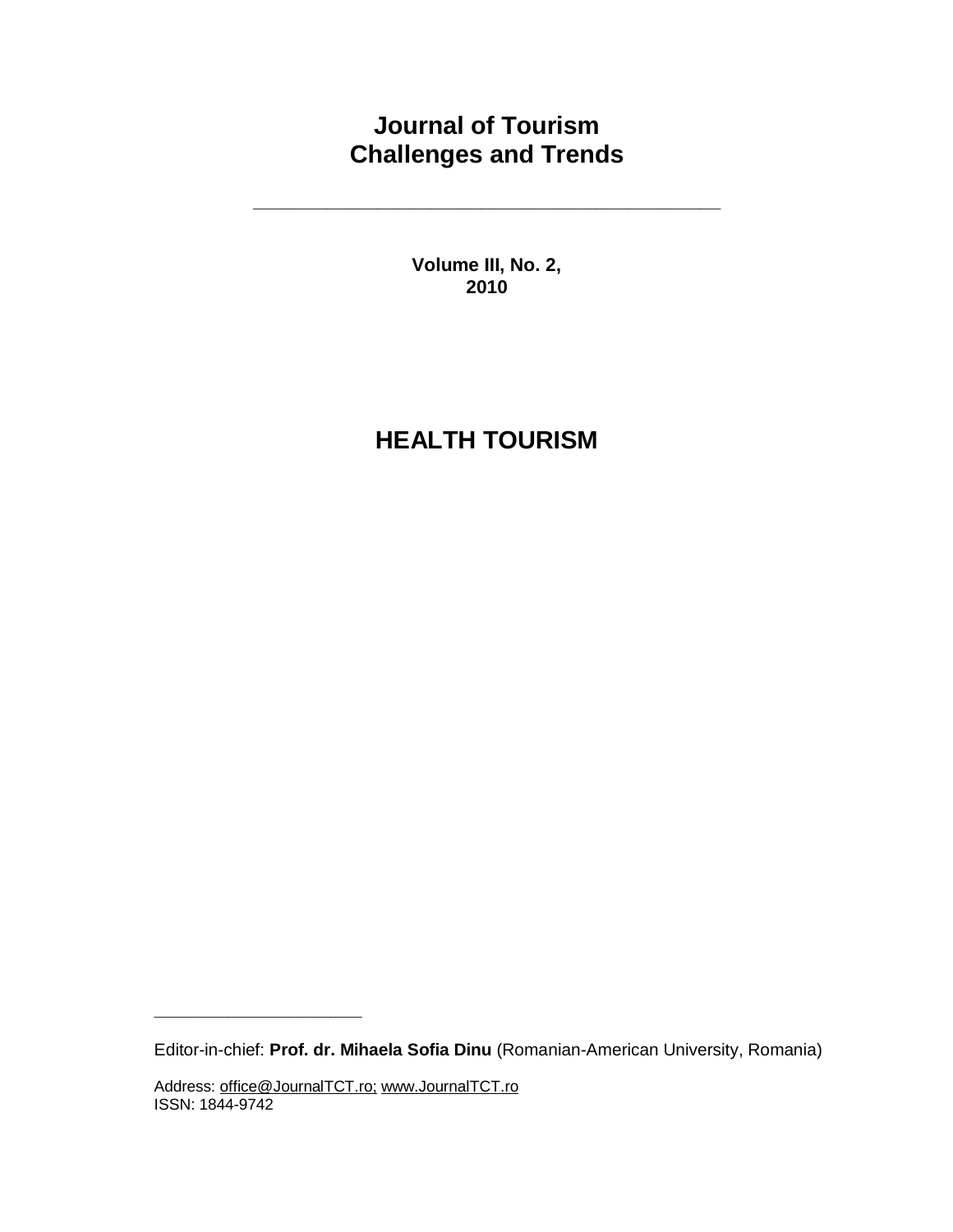## **CONTENTS**

- 9 Health Care Tourism in Romania: Main Features and Trends *Mihaela DINU, Alexandra Zbuchea, Adrian CIOACĂ*
- 35 Measurement of Tourism Oriented Aspects of Quality of Life *Gábor MICHALKÓ, Tamara RÁTZ*
- 51 Exploring the Jamaican Health Tourism Sector Within a Sustainability Framework *Dawn H. PEARCY, Alicia ANDERSON*
- 81 The Reconstruction of "The Salt Road" A Means to Develop and Promote the Saline Health Tourism in Transylvania *Nicolae CIANGĂ, Marius G. OPREA, Daniel COSTEA, Laura GIURGIU, Iulia CIANGĂ*
- 101 Health Tourism in Hungary: History, its Revaluation and Tendencies *Csilla MOLNÁR*
- 151 The Role of Personal Values in Determining U.S. Medical Tourists' Expectations and Perceptions of Healthcare Facility Service Quality: An Exploratory Investigation *Michael GUIRY, David G. VEQUIST*
- 141 Tourism As Solution Perceived Risks Influencing Participation in Health-Related Tourism  *Peter MAYER, Krisztina PRISZINGER*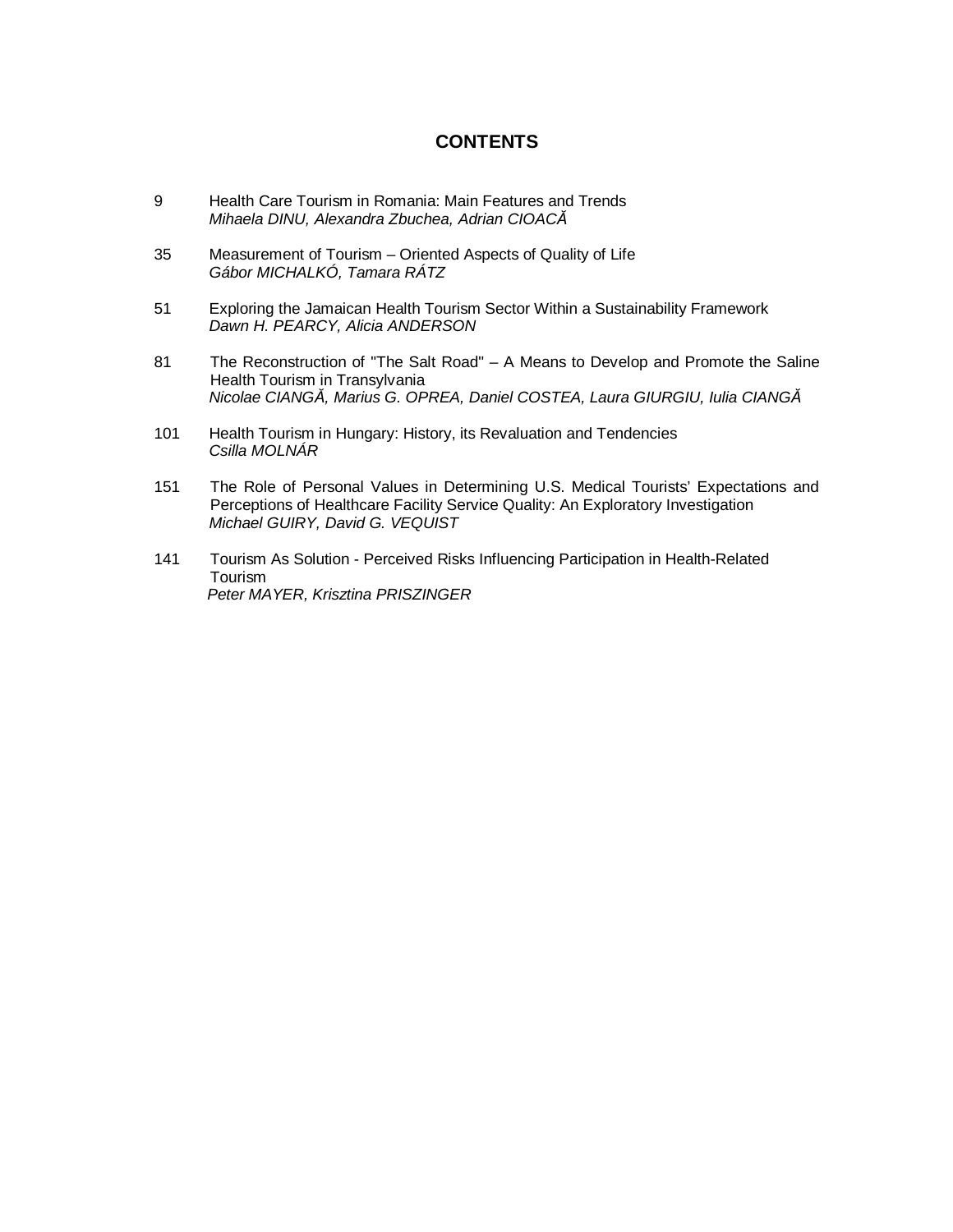## *HEALTH CARE TOURISM IN ROMANIA:* **MAIN FEATURES AND TRENDS**

#### *Mihaela DINU\* , Alexandra ZBUCHEA\*\* , Adrian CIOACĂ \*\*\**

**Abstract.** *The Romanian health tourism, based on its exceptional natural resources represents an important segment of the tourism industry. Old tradition of valorization of thermal waters, mineral springs, mofettes curative mud spa treatments are intertwined nowadays with various forms of medical tourism, some practiced for over four decades (the Ana Aslan geriatric treatment) and others being more recent (cosmetic surgery, dental care, eye surgery, etc).The main purpose of this article is to analyze the evolution of medical tourism, especially of spa tourism in Romania, one of the richest countries in Europe in terms of extent and excellence of specific natural resources, with old and unsuitable infrastructure if referred to the public spa facilities, but with modern facilities in wellness and medical private units. The research is both quantitative and qualitative. The first method is based on statistical analysis of data provided by the National Statistics Institute of Romania. The qualitative analysis complements the previous one, which is not extremely detailed and is also not available for a long period of time. The research reveals unequal evolution of the Romanian spa tourism, a severe discrepancy between the quality of specific resources and the existing spa infrastructure, contradictory demand, as well as positive trends for the medium-term future. As a research method we used first of all the qualitative analysis – the available statistical data are rather scarce. The research reveals the lack of investments and the necessity of implementation of a whole host of local plans as part of a new national strategy for tourism industry.* 

**Key words***: health tourism, balneary-spa tourism, wellness, medical tourism, Romania.* 

Romanian-American University, Bucharest, Romania

National School of Political and Administrative Studies, Bucharest, Romania

<sup>&</sup>quot;Spiru Haret" University, Bucharest, Romania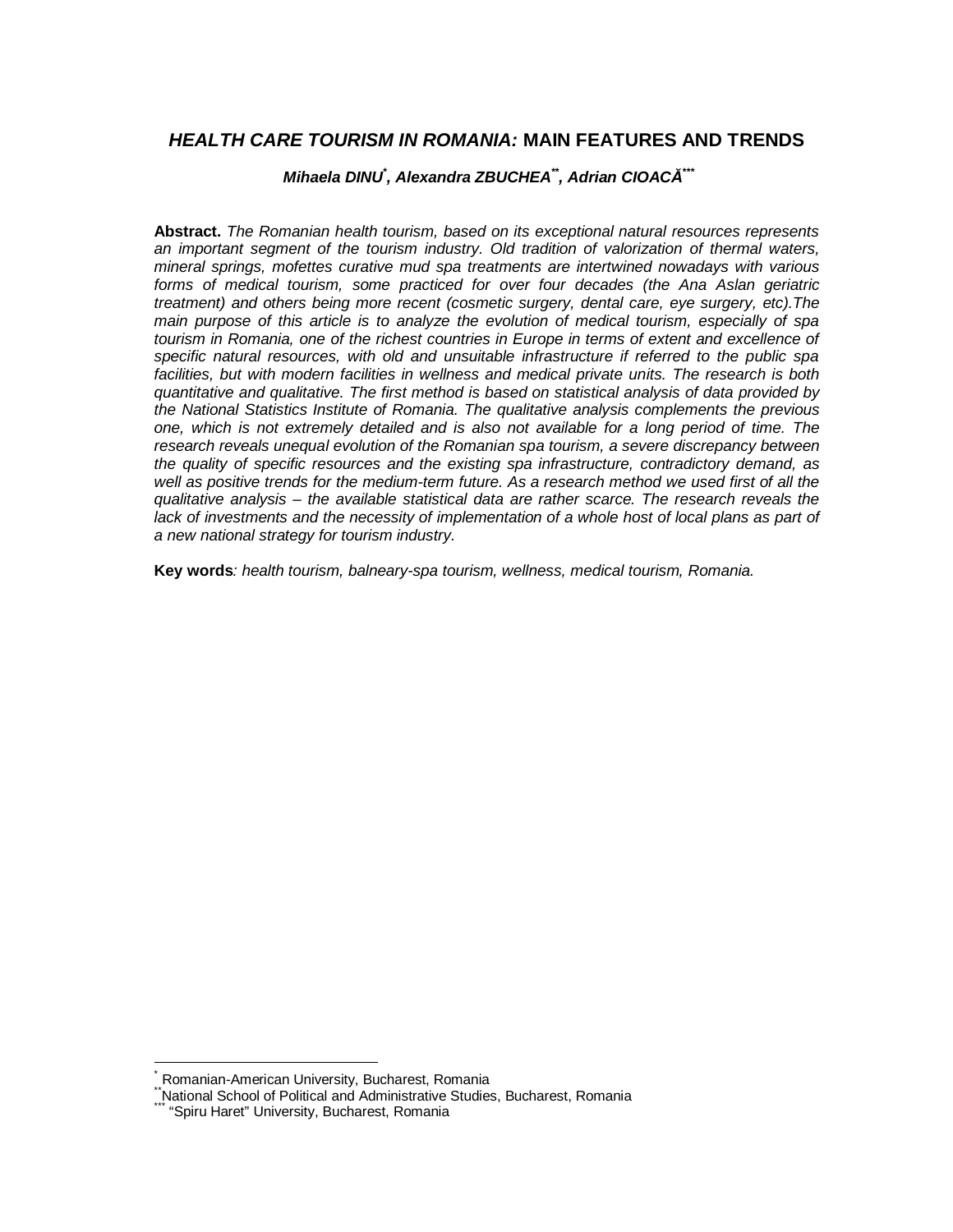# **MEASUREMENT OF TOURISM-ORIENTED ASPECTS OF QUALITY OF LIFE**

#### *Gábor MICHALKÓ\* , Tamara RÁTZ\*\**

**Abstract**. *A society's and individuals' quality of life has long been in the focus of social science research. The subjective aspect of one's quality of life is usually assessed through a person's perceived satisfaction with their own life. In comparison, the indicators and methodological approaches used by researchers trying to objectively measure quality of life are more varied and complex. However, both the correct identification of the factors influencing objective quality of life and the longitudinal evaluation of quality of life on the local level have remained a serious challenge.* 

*The paper presents the results of an experimental study carried out by the HAS Geographical Research Institute in co-operation with the Kodolányi János University of Applied Sciences that aims to provide deeper understanding of tourism-oriented quality of life in Hungary. Although the research raised a large number of new questions as well, in this paper we discuss the development mechanisms of an indicator system that may fit within the currently used system of social indicators and may provide useful information on the interrelationship of tourism and quality of life. The development of the indicator system includes the delineation of the research area, the creation of the related dimensions and sub-dimensions, and finally the identification of indicators within the sub-dimensions. The indicator system is based on data available at the Hungarian Central Statistical Office, derived from regular data collection methods. Due to the obvious symbiosis of health and quality of life, a special emphasis is put on measuring tourismoriented quality of life factors at Hungarian health tourism destinations.* 

*Key words: quality of life, well-being, health tourism, Hungary.* 

*<sup>\*</sup> Hungarian Academy of Sciences, Geographical Research Institute, Budapest, Hungary* 

*<sup>\*\*</sup> Kodolányi János University of Applied Sciences, Tourism Department, Székesfehérvár, Hungary*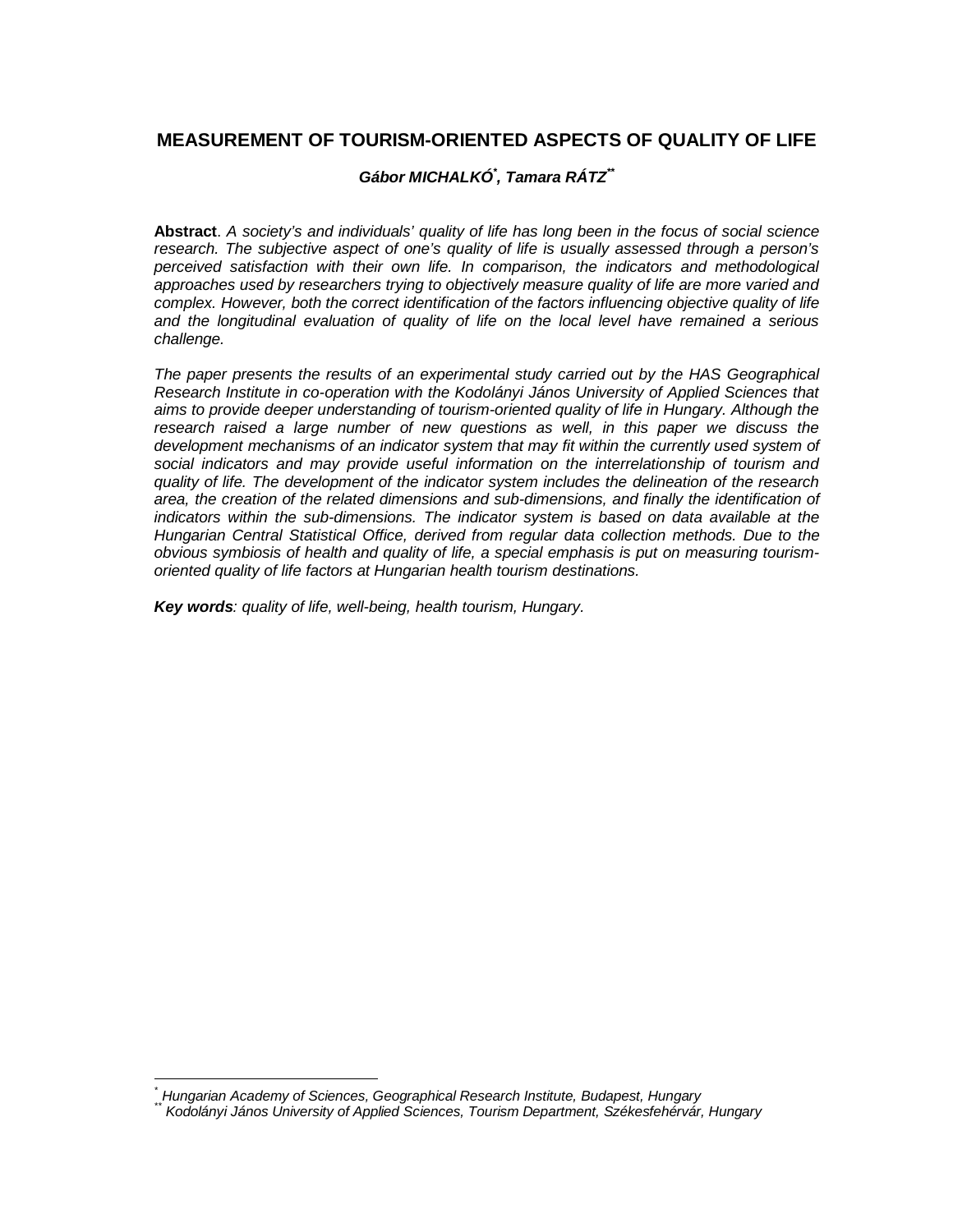## **EXPLORING THE JAMAICAN HEALTH TOURISM SECTOR WITHIN A SUSTAINABILITY FRAMEWORK**

## *Dawn H. PEARCY\* , Alicia ANDERSON \**

**Abstract***. As with many countries, tourism has proven to be a vital source of revenue for the Caribbean Island nation of Jamaica. As a popular vacation destination for tourists seeking sun, sea, and sand, Jamaica has attracted substantial numbers of visitors from around the world over the years. However; emerging forms of tourism present opportunities for Jamaica to enhance its competitive position in the sector. One such form of tourism is health tourism. This study examines the current state of health tourism in Jamaica along with its potential for future growth and related challenges. The paper also examines the key role of sustainability in advancing a successful health tourism sector in Jamaica.* 

**Keywords**: *Health, wellness, tourism, Jamaica, sustainability.* 

Eastern Michigan University, Department of Marketing, USA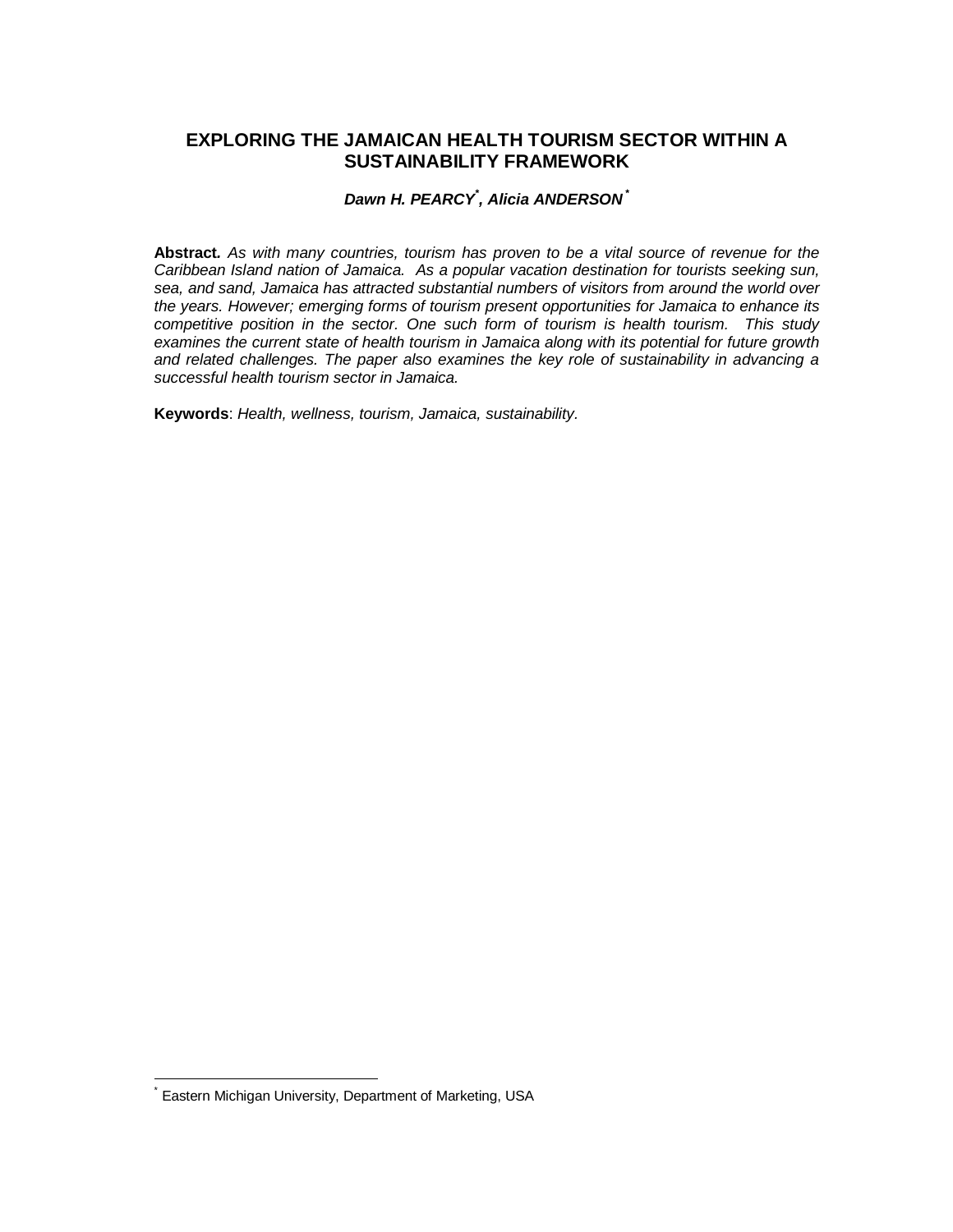# **THE RECONSTRUCTION OF "THE SALT ROAD" – A MEANS TO DEVELOP AND PROMOTE THE SALINE HEALTH TOURISM IN TRANSYLVANIA**

#### Nicolae CIANGĂ`, Marius G. OPREA`, Daniel COSTEA`, Laura GIURGIU`, Iulia CIANGĂ`

*Abstract. This paper investigate historical premises of the old salt routes, roads called the ancient or medieval trade route on which the salt was barely transported from the extraction point to the trading one, back then being an extremely valuable trading product. Nowadays these roads have an important role in promoting the saline health resorts in Transylvania developed on the former mining exploitations. The tourist potential and image analysis reveals that both those in desolation and those recently upgraded are lacking a unified promotion that could bring them great profit by raising the number of tourists. We also bring some proposals for these thematic tourist routes.* 

*Keywords: Old salt roads, Resort tourism potential, Image profile, Saline health tourism, thematic tourist routes*

<sup>\*</sup> *"Babeş-Bolyai" University, Cluj-Napoca, Romania*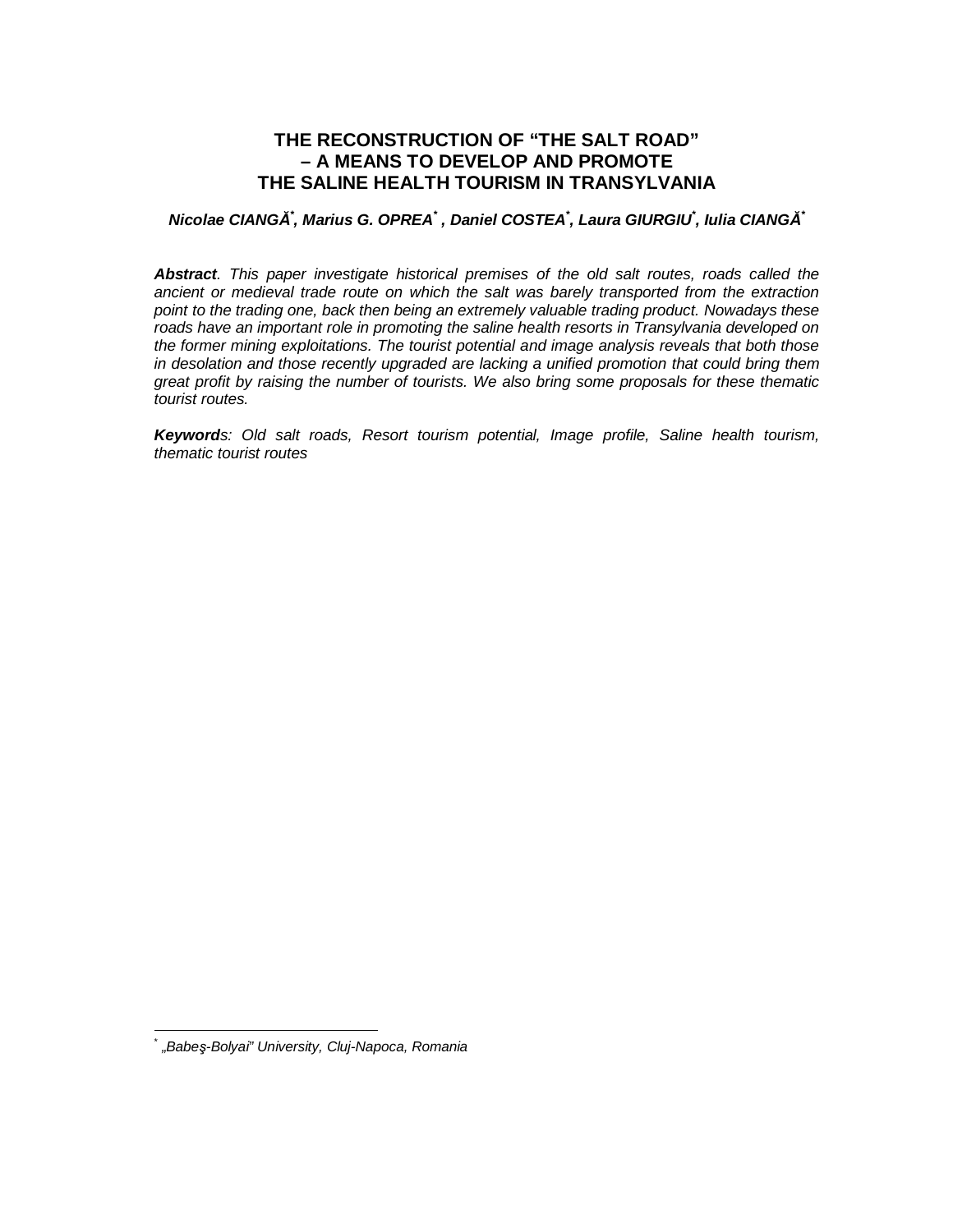## **HEALTH TOURISM IN HUNGARY: HISTORY, ITS REVALUATION AND TENDENCIES**

#### *Csilla MOLNÁR\**

*Abstract. Tourism, and within its scopes health tourism is playing an ever increasing role in the economic- and social processes in Hungary. The sector's long range importance is indicated by the fact that the conscious, sustainable development of health tourism was included not only in the National Tourism Development Strategy accepted in 2005 but also as the main priorities of the 2007-2013 New Hungary Development Plan. The National Development Concept considers it as an outstanding development priority; furthermore, it dominantly appears in the marketing activities of the Hungarian Tourism Zrt.* 

*Key words: health tourism, history, investments, services, tendencies* 

Károly Róbert College, Department of Tourism and Regional Development, Hungary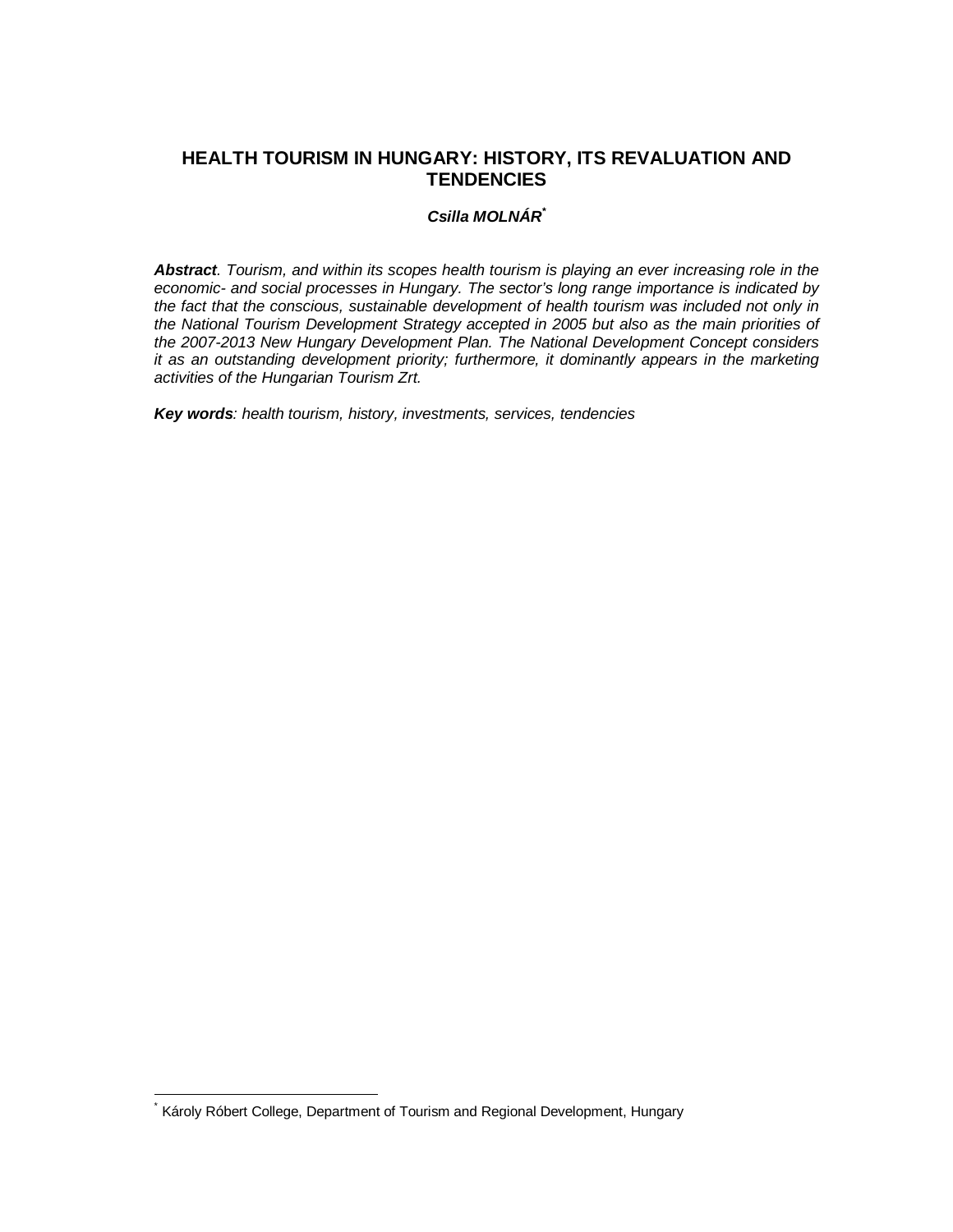# **THE ROLE OF PERSONAL VALUES IN DETERMINING U.S. MEDICAL TOURISTS' EXPECTATIONS AND PERCEPTIONS OF HEALTHCARE FACILITY SERVICE QUALITY: AN EXPLORATORY INVESTIGATION**

#### *Michael GUIRY\* , David G. VEQUIST\*\**

**Abstract.** *This exploratory research investigated the relationship between U.S. medical tourists' personal values and their expectations and perceptions of the service quality of healthcare facilities located outside the U.S. Based on a sample of U.S. consumers, who had traveled abroad for medical care, stepwise regression results indicated that personal values, in particular self-fulfillment, warm relationship with others, sense of accomplishment, security, self-respect, and excitement, significantly predicted U.S. medical tourists' expectations and perceptions of the service quality of foreign healthcare facilities. The study establishes a foundation for future research on the role of personal values in medical tourists' evaluation of service quality in the rapidly growing medical tourism industry.* 

**Key words***: Medical Tourism, Personal Values, List-of-Values (LOV), Service Quality, SERVQUAL* 

*<sup>\*</sup> H-E-B School of Business & Administration, University of the Incarnate Word, San Antonio, TX, USA* 

*<sup>\*\*</sup> Center for Medical Tourism Research, University of the Incarnate Word, San Antonio, TX, USA*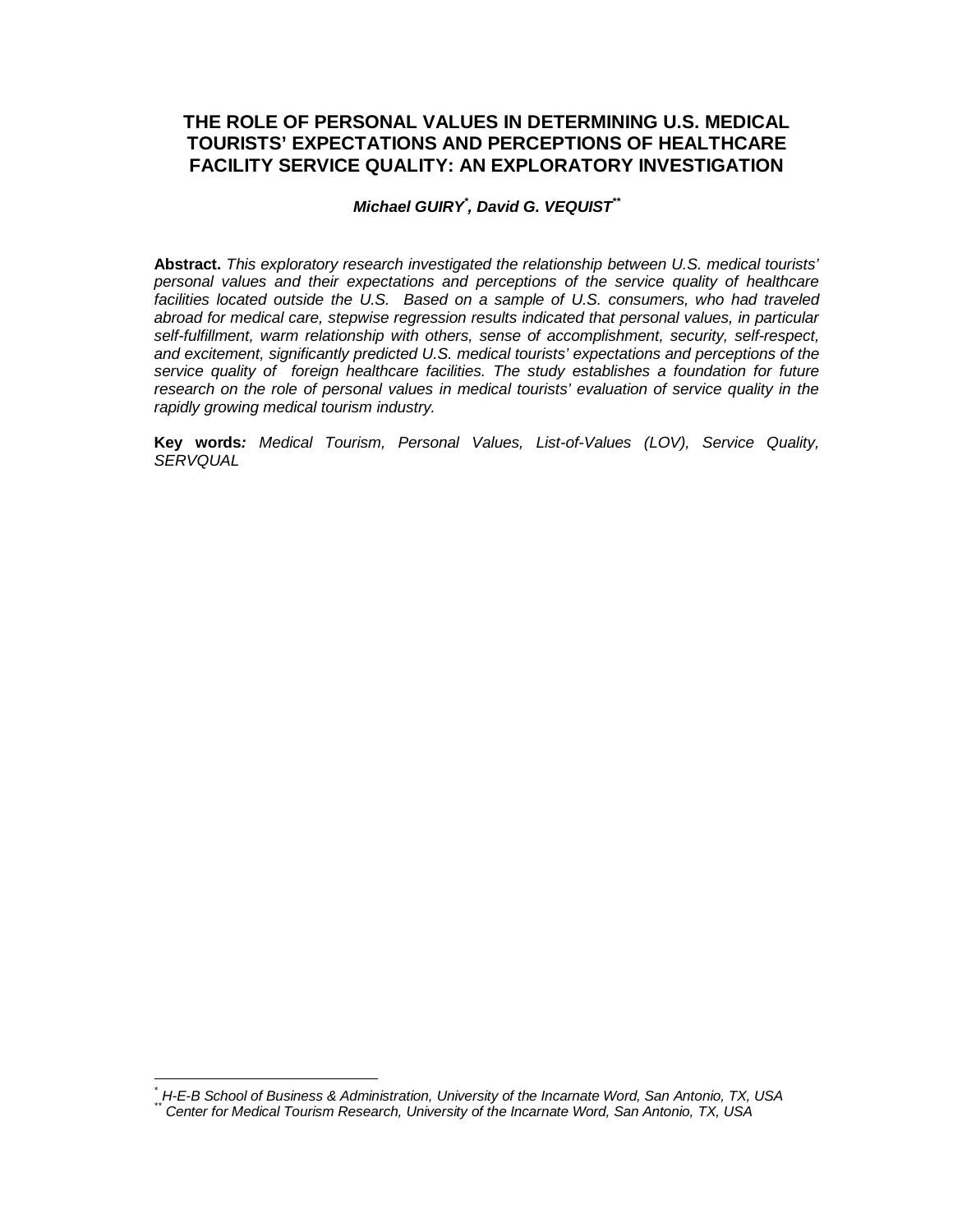# **TOURISM AS SOLUTION – PERCEIVED RISKS INFLUENCING PARTICIPATION IN HEALTH-RELATED TOURISM**

#### *Peter MAYER\* , Krisztina PRISZINGER\**

**Abstract.** *Health consciousness is one of the most important consumer trends. Health status and everyday stress triggers the need to travel more frequently. The following questions arise: how can health risk factors perceived and consequently, how can the identified factors assign health consciousness and the purchase of health-related tourism products. This paper aims to unfold consumer's awareness of health risks leading to the consumption of health tourism. Uncertainty before travelling is arising from everyday life, specifying the needs originating (directly) from the lifestyle and (indirectly) from health status. In this paper first we present HWT system and the different health risk factors, as well as Dunn's push and pull factors theory. Secondly, based on the results of a quantitative research we identify both push and pull factors in the case of Hungarian HWT tourists.* 

**Keywords***: health and wellness tourism, consumer behaviour, push and pull factors, behavioural health risk factors, socio-economic health risk factors.* 

<sup>\*</sup> *Pannon University, Tourism Department, Veszprém, Hungary*